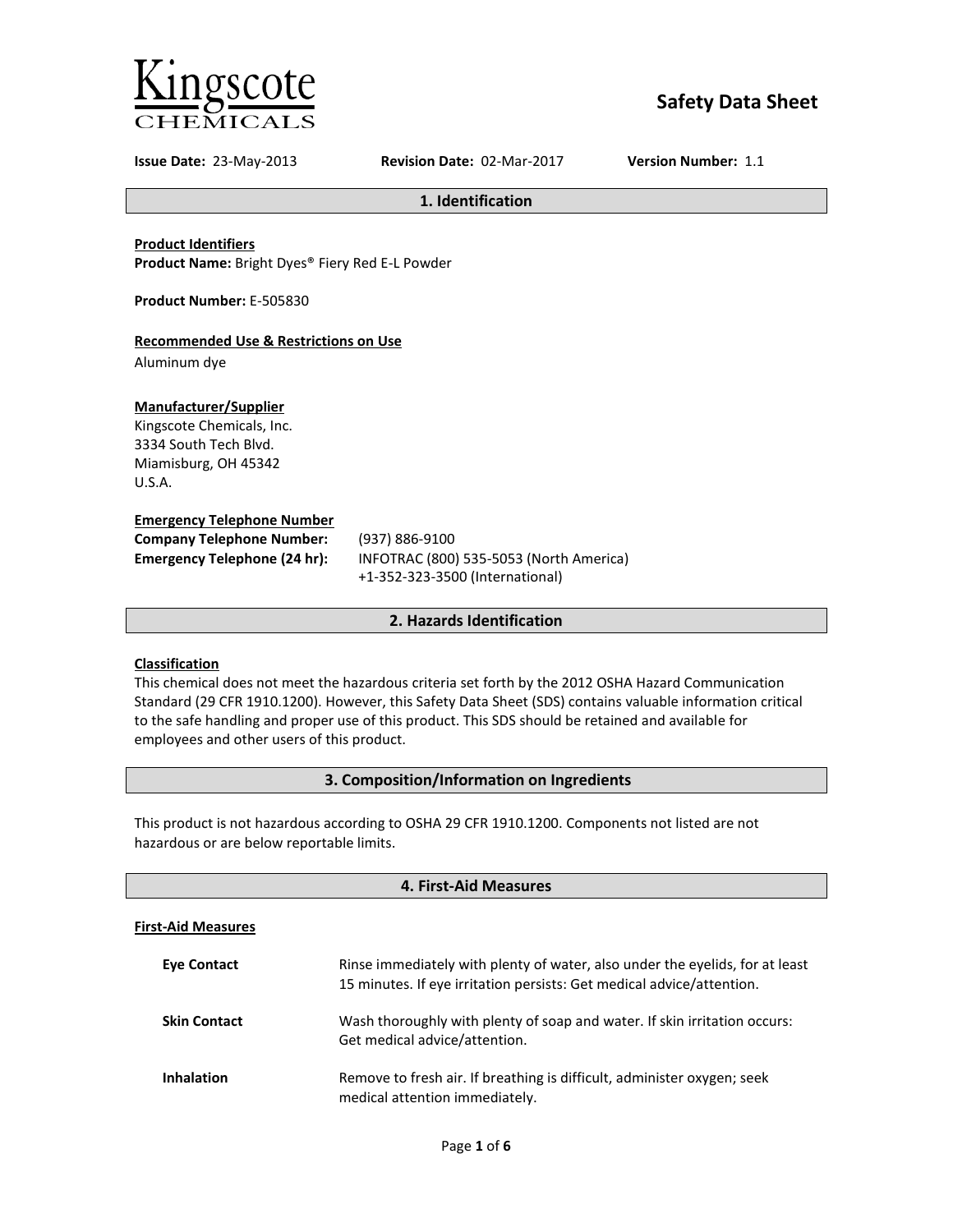## **Ingestion** Rinse mouth. DO NOT induce vomiting. Drink plenty of water. Never give anything by mouth to an unconscious person. Get medical attention if large quantities were ingested or if nausea occurs.

#### **Most Important Symptoms and Effects**

**Symptoms** Will cause staining of the skin on contact. May cause eye irritation. Inhalation of dust may cause respiratory irritation. Ingestion may cause urine to be a red color until the dye has been washed through the system.

#### **Indication of Any Immediate Medical Attention and Special Treatment Needed**

**Notes to Physician** Treat symptomatically.

## **5. Fire-Fighting Measures**

#### **Suitable Extinguishing Media**

Water spray (fog). Carbon dioxide (CO2). Dry chemical. Regular foam.

#### **Unsuitable Extinguishing Media**

Not determined

#### **Specific Hazards Arising from the Chemical**

Remote possibility of dust explosion. Burning may produce oxides of carbon and nitrogen (NOx).

#### **Protective Equipment and Precautions for Firefighters**

Wear self-contained breathing apparatus pressure-demand, MSHA/NIOSH (approved or equivalent) and full protective gear.

## **6. Accidental Release Measures**

#### **Personal Precautions, Protective Equipment and Emergency Procedures**

| <b>Personal Precautions</b>      | Use personal protective equipment as recommended in Section 8.                                                    |
|----------------------------------|-------------------------------------------------------------------------------------------------------------------|
| <b>Environmental Precautions</b> | Prevent from entering into soil, ditches, sewers, waterways and/or<br>groundwater. See Section 12 and Section 13. |

#### **Methods and Material for Containment and Cleaning Up**

| <b>Methods for Containment</b> | Prevent further leakage or spillage if safe to do so.                                 |
|--------------------------------|---------------------------------------------------------------------------------------|
| <b>Methods for Cleaning Up</b> | Sweep up and collect into suitable containers for disposal. Flush area<br>with water. |

## **7. Handling and Storage**

#### **Precautions for Safe Handling**

| <b>Advice on Safe Handling</b> | Handle in accordance with good industrial hygiene and safety practices. |  |
|--------------------------------|-------------------------------------------------------------------------|--|
|                                | Use personal protection recommended in Section 8. Avoid contact with    |  |
|                                | skin, eyes, or clothing. Avoid breathing dusts. Contaminated clothing   |  |
|                                | should not be allowed out of the workplace.                             |  |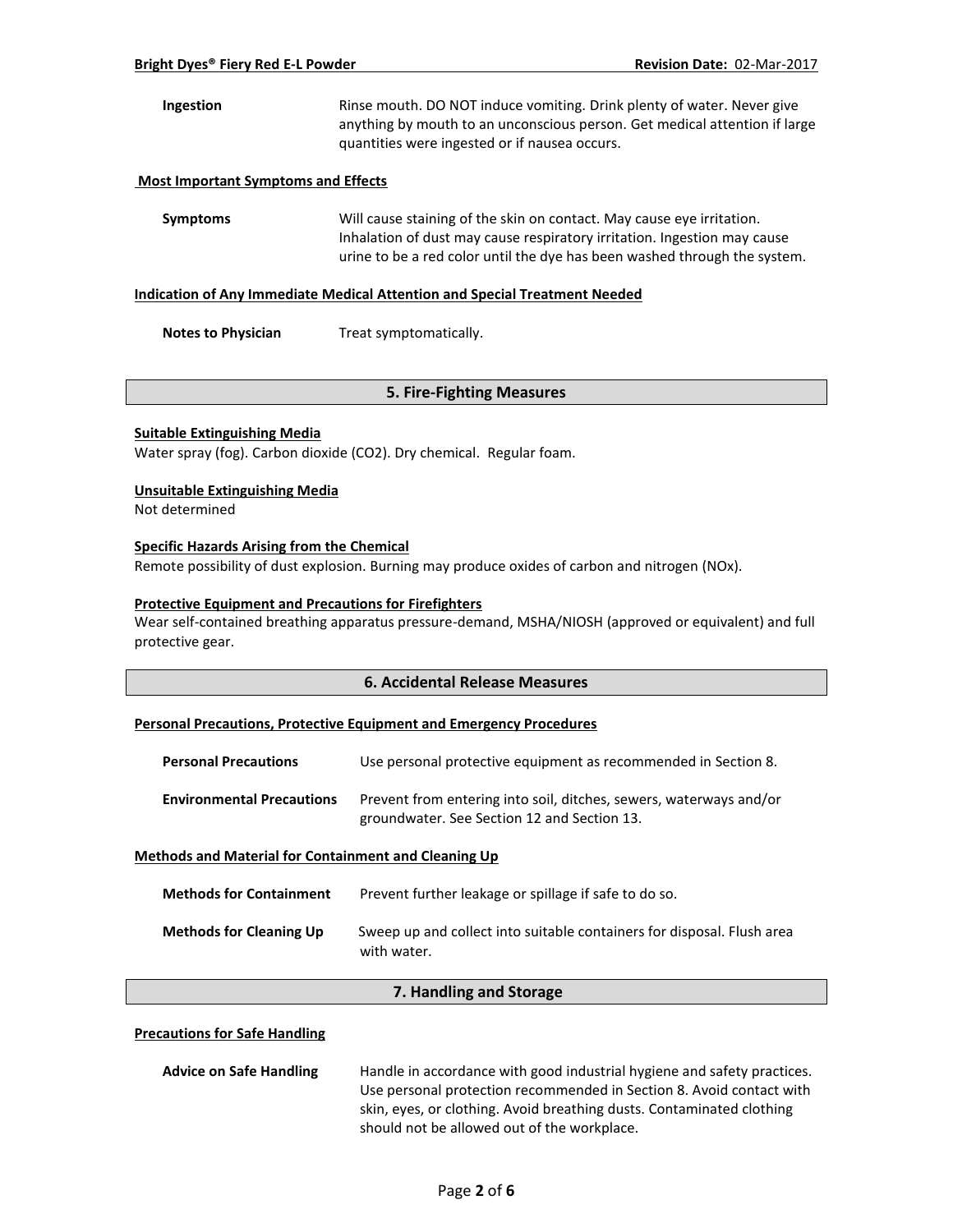## **Conditions for Safe Storage, Including Incompatibilities**

| <b>Storage Conditions</b>     | Keep container tightly closed and store in a cool, dry, and well-<br>ventilated area. Store away from heat, sparks, open flame or any other<br>ignition source. |
|-------------------------------|-----------------------------------------------------------------------------------------------------------------------------------------------------------------|
| <b>Incompatible Materials</b> | None known based on information supplied.                                                                                                                       |

## **8. Exposure Controls / Personal Protection**

#### **Exposure Guidelines**

This product, as supplied, does not contain any hazardous materials with occupational exposure limits established by the region specific regulatory bodies.

#### **Engineering Controls**

Ensure adequate ventilation, especially in confined areas. Eyewash stations. Showers.

#### **Individual Protection Measures, Such as Personal Protective Equipment:**

| <b>Eve/Face Protection</b>        | Avoid contact with eyes.                                                |
|-----------------------------------|-------------------------------------------------------------------------|
| <b>Skin &amp; Body Protection</b> | Rubber gloves. Suitable protective clothing.                            |
| <b>Respiratory Protection</b>     | Use NIOSH-approved dust mask if dusty conditions exist.                 |
| <b>Hygiene Measures</b>           | Handle in accordance with good industrial hygiene and safety practices. |

## **9. Physical and Chemical Properties**

## **Information on Basic Physical and Chemical Properties**

| mionination on basic rinysical and chemical ribberties |                           |                       |                |
|--------------------------------------------------------|---------------------------|-----------------------|----------------|
| <b>Physical State</b>                                  | Solid                     | Odor                  | None apparent  |
| Appearance                                             | Red powder                | <b>Odor Threshold</b> | Not determined |
| Color                                                  | Red                       |                       |                |
| <b>Property</b>                                        | <b>Values</b>             |                       |                |
| pH                                                     | $6.0 - 6.5$ (1% solution) |                       |                |
| <b>Melting/Freezing Point</b>                          | Not applicable            |                       |                |
| <b>Boiling Point/Range</b>                             | Not applicable            |                       |                |
| <b>Flash Point</b>                                     | Not applicable            |                       |                |
| <b>Evaporation Rate</b>                                | Not applicable            |                       |                |
| Flammability (solid, gas)                              | Non-flammable             |                       |                |
| <b>Upper Flammability Limits</b>                       | Not applicable            |                       |                |
| <b>Lower Flammability Limits</b>                       | Not applicable            |                       |                |
| <b>Vapor Pressure</b>                                  | Not applicable            |                       |                |
| <b>Vapor Density</b>                                   | Not applicable            |                       |                |
| <b>Relative Density</b>                                | Not applicable            |                       |                |
| <b>Specific Gravity</b>                                | Not applicable            |                       |                |
| Solubility                                             | Soluble in water          |                       |                |
| <b>Partition Coefficient</b>                           | Not determined            |                       |                |
| <b>Auto-ignition Temperature</b>                       | Not determined            |                       |                |
| <b>Decomposition Temperature</b>                       | Not determined            |                       |                |
| <b>Viscosity</b>                                       | Not determined            |                       |                |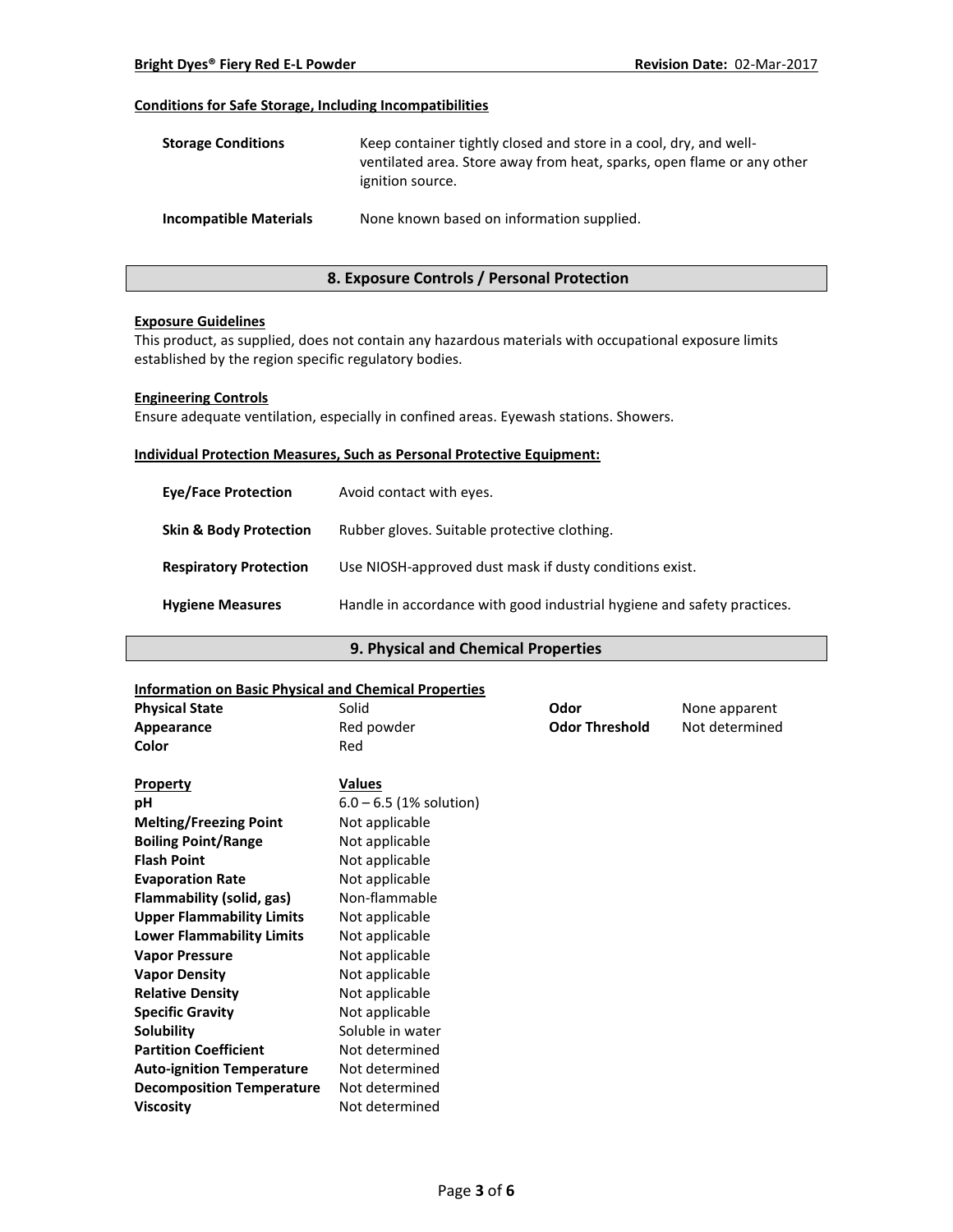## **10. Stability and Reactivity**

## **Reactivity**

Not reactive under normal conditions.

## **Chemical Stability**

Stable under recommended storage conditions.

#### **Possibility of Hazardous Reactions**

None under normal processing.

#### **Conditions to Avoid**

Keep out of reach of children.

#### **Incompatible Materials**

None known based on information supplied.

#### **Hazardous Decomposition Products**

Oxides of carbon and nitrogen (NOx).

## **11: Toxicological Information**

#### **Information on Likely Routes of Exposure**

| <b>Inhalation</b>   | Avoid inhalation of dust.            |
|---------------------|--------------------------------------|
| Ingestion           | Do not ingest.                       |
| <b>Skin Contact</b> | May cause an allergic skin reaction. |
| <b>Eye Contact</b>  | Avoid contact with eyes.             |

## **Delayed, Immediate, and Chronic Effects from Short- and Long-Term Exposure**

May cause an allergic skin reaction.

## **Numerical Measures of Toxicity**

Not determined

## **Symptoms Associated with Exposure**

See Section 4 of this SDS for symptoms.

## **Carcinogenicity**

| <b>NTP</b>  | None |
|-------------|------|
| <b>IARC</b> | None |
| <b>OSHA</b> | None |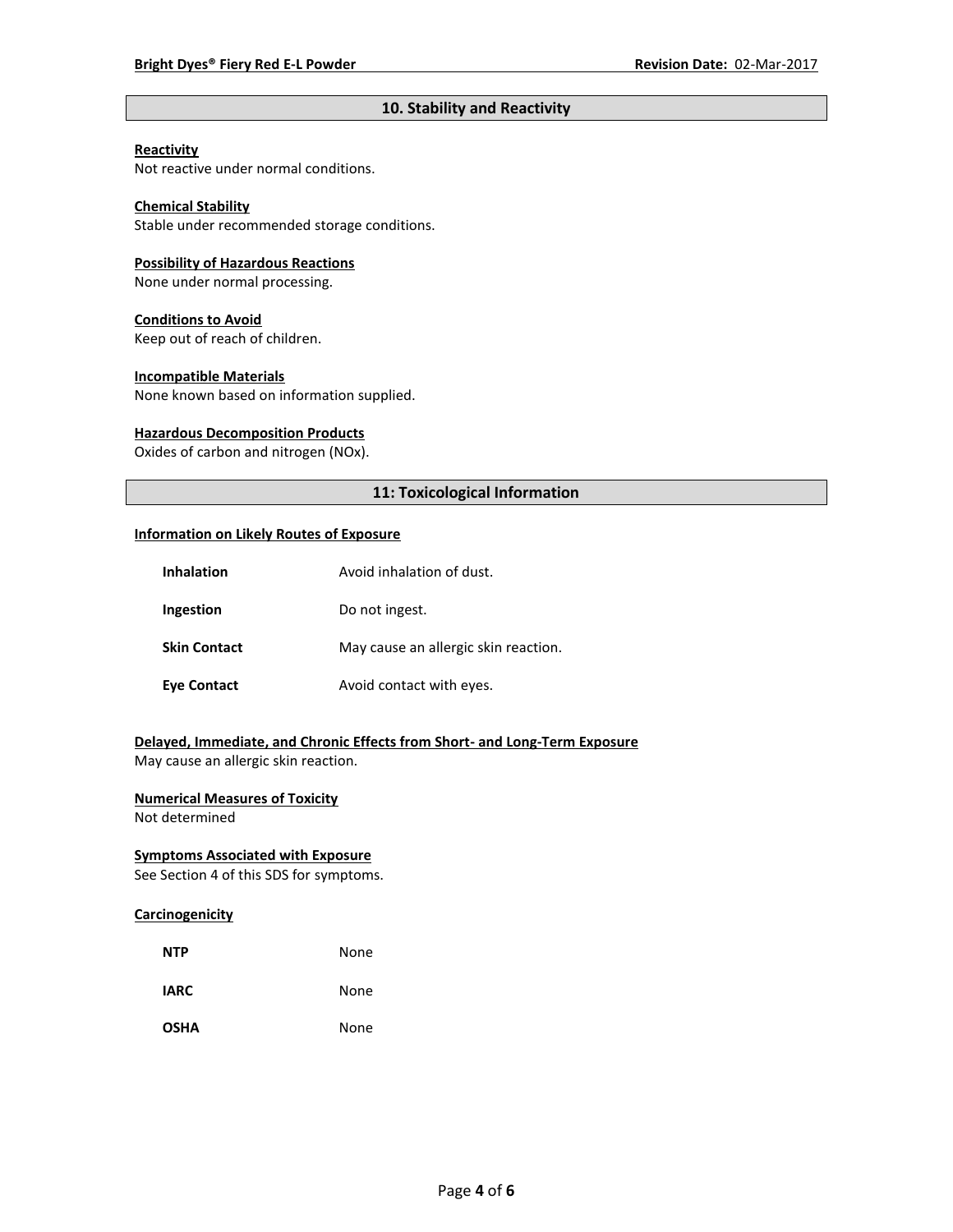#### **12. Ecological Information**

#### **Ecotoxicity**

This product is not classified as environmentally hazardous. However, this does not exclude the possibility that large or frequent spills can have a harmful or damaging effect on the environment.

#### **Component Information**

Not available

# **Persistence/Degradability**

Not determined

#### **Bioaccumulation**

Not determined

#### **Mobility**

Not determined

#### **Other Adverse Effects**

Not determined

#### **13. Disposal Considerations**

#### **Waste Disposal Methods**

Dispose of in accordance with federal, state, and local regulations.

#### **Contaminated Packaging**

Do not re-use empty containers.Dispose of containers in accordance with federal, state, and local regulations.

### **14. Transport Information**

#### **Note**

See current shipping paper for most up-to-date shipping information, including exemptions and special circumstances.

| DOT         | Not regulated |
|-------------|---------------|
| IATA        | Not regulated |
| <b>OMDG</b> | Not regulated |

#### **15: Regulatory Information**

#### **International Inventories**

Not determined

#### **U.S. Federal Regulations**

**CERCLA** This material, as supplied, does not contain any substances regulated as hazardous substances under the Comprehensive Environmental Response Compensation and Liability Act (CERCLA) (40 CFR 302) or the Superfund Amendments and Reauthorization Act (SARA) (40 CFR 355).